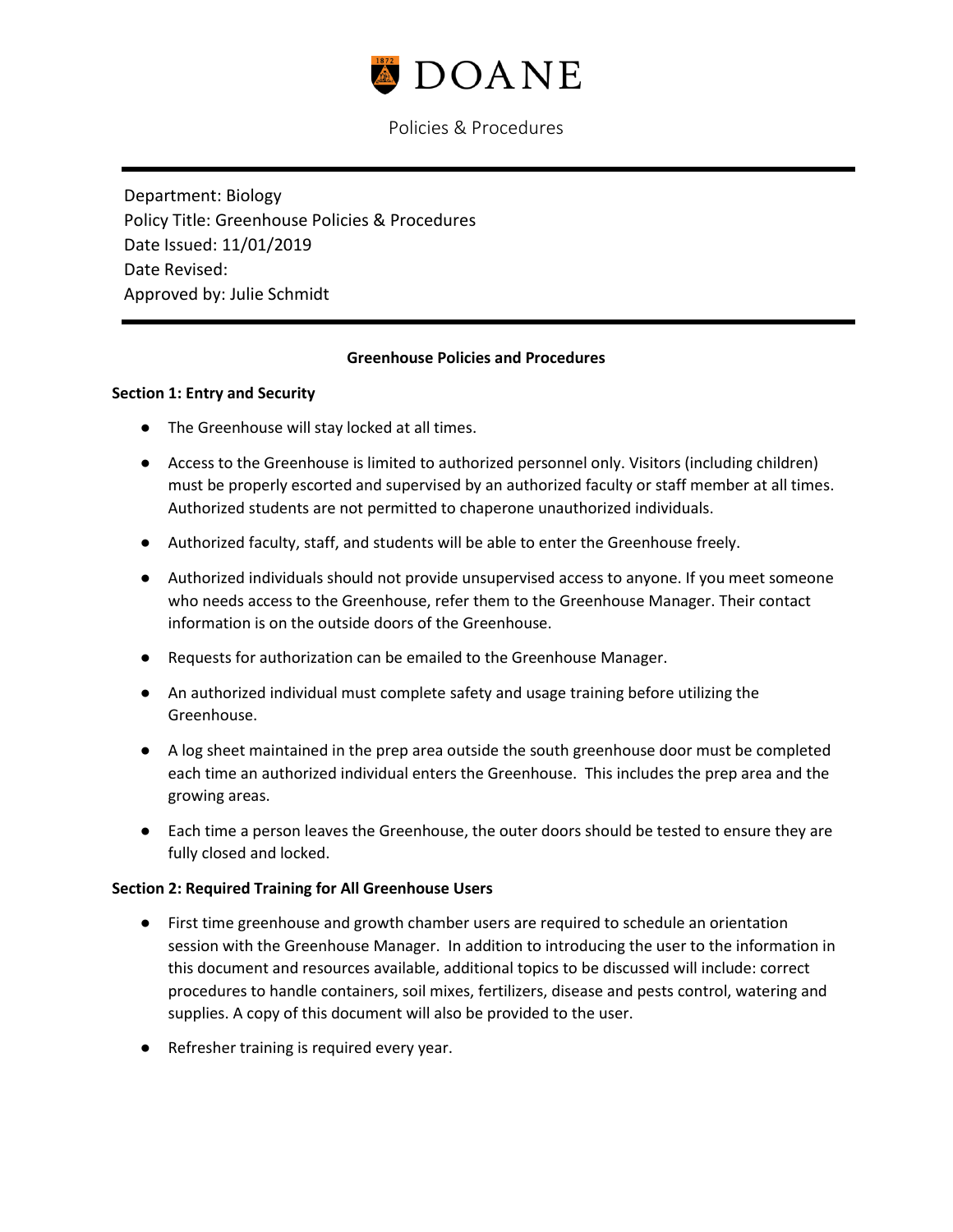

### **Section 3: Requesting Plant Growth Space for Research**

- Requests for greenhouse and growth chamber space must be made using the online request form: https://forms.gle/JyAk6MPa8wBVKvpC7
- The space request form must be submitted (2) two weeks prior to the start of the project. One month or more of lead time is preferred.
- Space will be assigned only for the specific time period required by the project. Space can be renewed as needed by making a written (email) request to the Greenhouse Manager. Provide at least two weeks of lead time for extension requests
- Users must confine their projects to the area specifically assigned to their project.
- Users cannot reassign their unused space to others; all space must be allocated using the process outlined in this policy.
- All attempts will be made to fully utilize greenhouse and growth chamber space.
- Delays in project completion should be discussed as soon as possible with the Greenhouse Manager.

#### **Section 4: Cleaning and Sanitation Procedures**

- The Greenhouse will be cleaned most frequently as a project ends by involved individuals and the Greenhouse staff. The Greenhouse Manager will notify involved individuals to schedule a cleaning date.
- All plants in the space to be cleaned should be harvested or moved to a designated area by the posted cleaning date.
- All new plant materials should be inspected by the Greenhouse Manager for infestation/contamination before being introduction into the greenhouse. Infected plants will be treated before being placed in the facility or may be denied placement based on current level of infestation.
- Disease and insect problems must be reported immediately to the Greenhouse Manager. Users are not allowed to apply pesticides or control the issue on their own without communicating to the Greenhouse Manager first.
- Any media should be kept clean and free of debris. Do not re-use spilled soil or soil that accumulates on the floor. This should be placed in the compost area.
- All hose ends, water breakers, mist nozzles and other attachments should be hung up off the greenhouse floor when not in use. Water should be turned off and the pressure released. Report hose repairs to the Greenhouse Manager.
- Greenhouse benches are to be kept clean.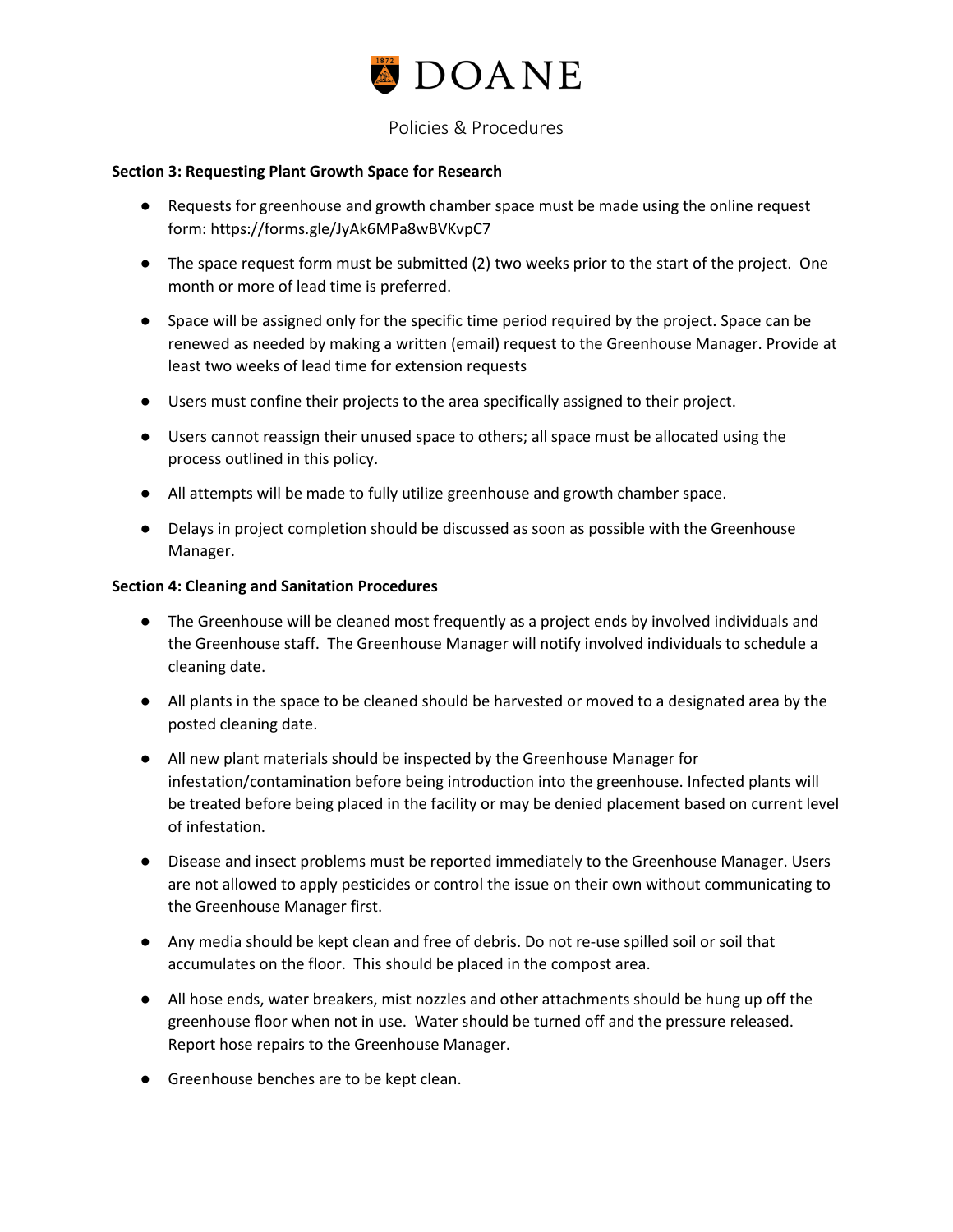

- Greenhouse carts should be swept and sprayed with disinfectant (2% bleach) after use and returned to the prep area.
- Greenhouse space is to be kept clean and orderly by all users. Consult with the Greenhouse Manager for storage alternatives as needed.
- All dirty flats and pots should be washed and restocked by individuals using the Greenhouse.

## **Section 5: Plant and Soil Waste Disposal**

- Please contact the Greenhouse Manager directly for disposal of large quantities of materials (greater than 10-20 pots or trays).
- Plant Material and Soil can be composted unless it is contaminated and/or is recombinant material. There is a loosely defined 'compost pile' under the bridge of the Lied Science and Mathematics building.
- Any plants containing recombinant DNA or other GMO technology as well as any plants, soil, labels or containers containing significant contamination must be autoclaved. Consult with the Greenhouse Manager to determine if your materials need autoclaving before disposal.
- Plastic labels, broken clay pots, paper bags, plastic cell packs, disposable plastic pots can go in the trash.

### **Section 9: Greenhouse Equipment, Supplies, and Chemicals**

- Greenhouse equipment (e.g. heaters and lighting) will be maintained by the Greenhouse Staff. Changes in environmental conditions in individual greenhouse spaces should be requested in writing via email. Greenhouse Equipment is not for personal use.
- Standard supplies (carts, hand tools, labels, pots, flats etc.) and chemicals (fertilizers, pesticides, herbicides, etc.) will be maintained by the Greenhouse Staff. Notify the Greenhouse Manager of any shortages or needs for large quantities of any of these supplies.
- Non-Standard supplies and extras (specialty pots, special media mixes, different fertilizer, etc.) can be purchased by the individual user and stored in the Greenhouse after notifying the Greenhouse Manager. Clearly label materials that are not for general use.
- The Greenhouse Manager will discuss with the user if a disproportionate amount of supplies is planned for and/or used. Extra supplies may need to be purchased by the user.

### **Communication and User Responsibilities**

- Malfunctions in the environmental control systems should be reported to the Greenhouse Manager in writing or via a phone call. Emergency contact information is posted on each outside door to the Greenhouse.
- Unless an emergency situation is involved, normal after hour/weekend emails will be answered within two (2) business days.